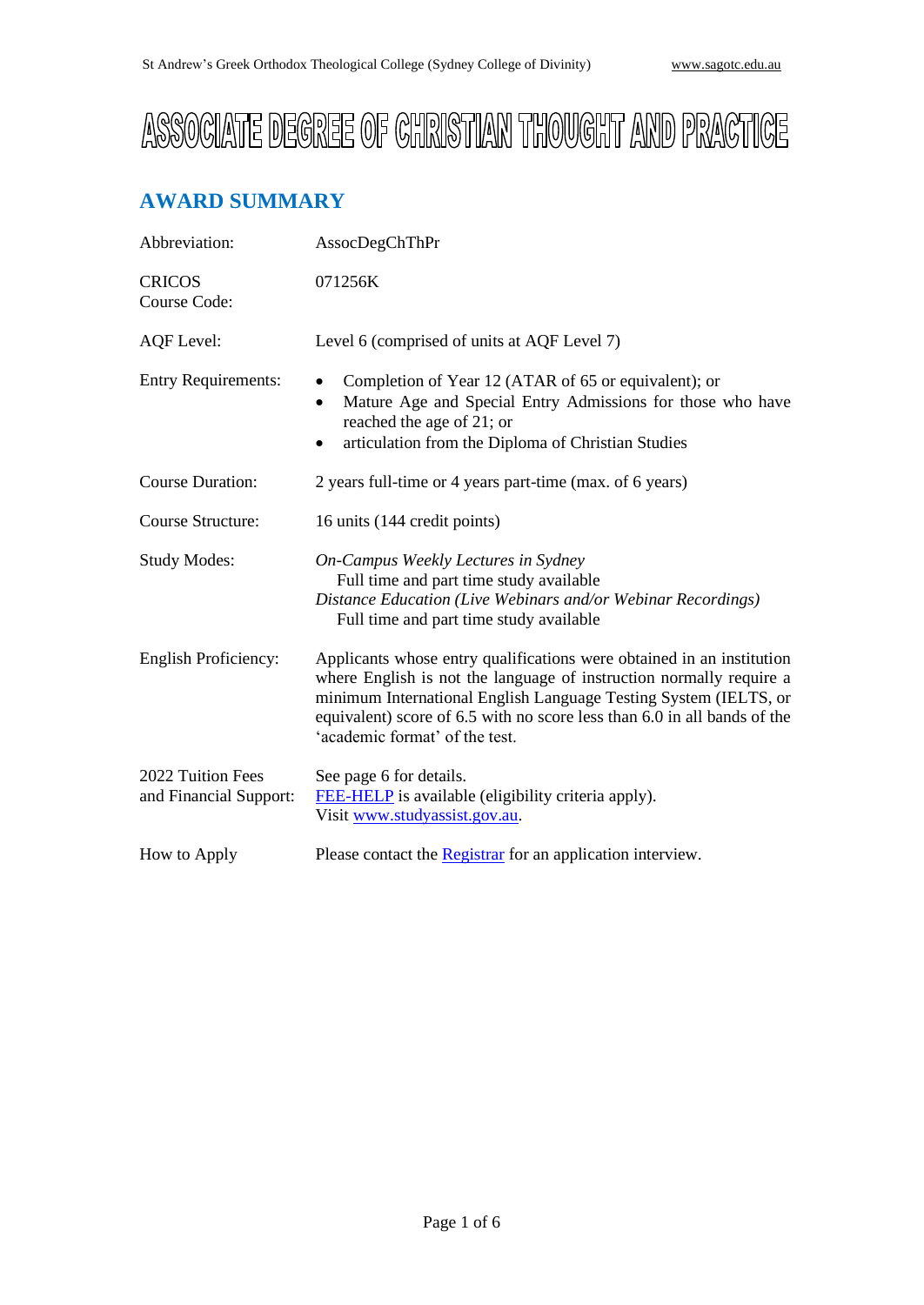## **GRADUATE PROFILE AND RATIONALE**

The Associate Degree of Christian Thought and Practice course is an undergraduate award that provides an opportunity to undertake some theological study with special focus on Christian Thought (including Biblical Studies, Theology, and Humanities in the Christian Tradition) or on Christian Practice (including Christian Life and Ministry). All course units are undertaken at AQF Level 7 (i.e., bachelor level). The special focus is achieved by completing a major in the area of interest.

### **ADMISSION AND ENROLMENT**

Enrolment into a unit or units is preceded by an application for admission into a course of study. Please check the website for [Important Dates](http://www.sagotc.edu.au/studies/important-dates) regarding application for admission and enrolment. Late applications may still be considered but only after consultation with the Registrar and at the discretion of St Andrew's. If the application for admission is approved, then enrolment takes place in conversation will the Registrar who is responsible for guiding the student's study pathway.

# **ARTICULATION TO OTHER AWARDS**

- 1. The Associate Degree of Christian Thought and Practice is both a stand-alone award and a nested award in the Bachelor of Theology. As a result, it articulates directly into the Bachelor of Theology. On completion of the Bachelor of Theology, the student would surrender their Associate Degree of Christian Thought and Practice. The exception would be if there was no credit granted into the Bachelor of Theology for the units in the Associate Degree of Christian Thought and Practice.
- 2. The Bachelor of Theology presently serves as the principal means of training men for ordination or active ministry within the Church and as such admission to this program is limited to male applicants aspiring to this end.

# **ADMISSION TO CANDIDATURE**

- 1. An applicant for admission to candidature for an Associate Degree of Christian Thought and Practice shall:
	- (a) have an Australian Tertiary Admission Rank (ATAR) of 65, or its equivalent (e.g.,  $OP \leq 16$ ) with English proficiency; or
	- (b) have reached the age of 21 and so satisfy the requirements for Mature Age Entry; or
	- (c) have adequate grounds for Special Entry; or
	- (d) seek to articulate from other Sydney College of Divinity programs.
- 2. A candidate for a Associate Degree of Christian Thought and Practice shall be designated as full time or part time. A student is designated as a full time if enrolled in three units (27 credit points) or more in a semester or else part time if enrolled in less than three units (27 credit points) per semester.
- 3. No candidate for the Associate Degree of Christian Thought and Practice may be concurrently enrolled in any other undergraduate or postgraduate course within the Sydney College of Divinity or any other tertiary institution, unless approval has been granted by the Academic Board of the Sydney College of Divinity.
- 4. Applicants whose entry qualifications were obtained in an institution where English is not the language of instruction normally will be required to demonstrate competency in English by
	- (a) achieving an IELTS (or equivalent) result of 6.5 with no score below 6.0 in all bands of the test, or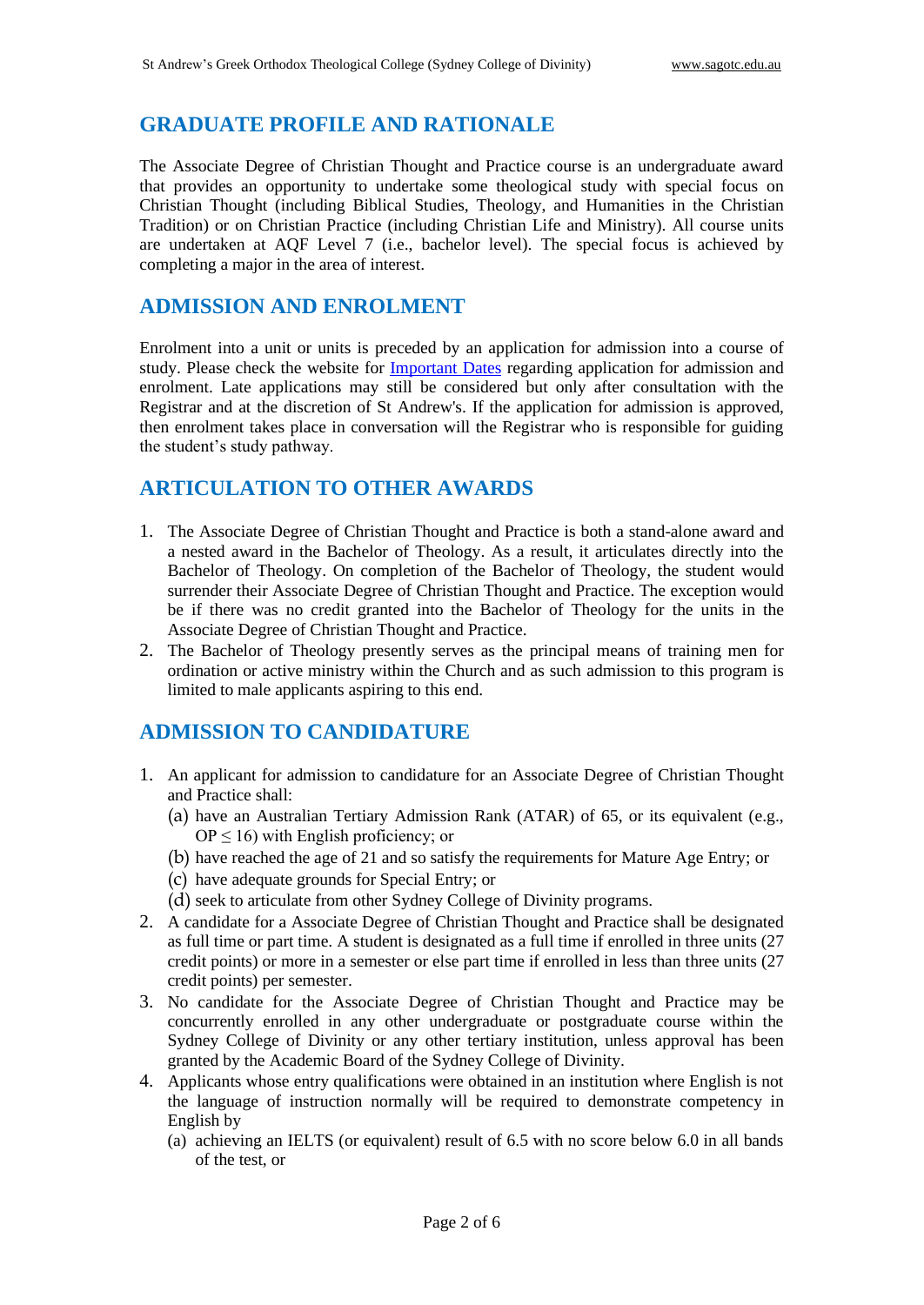- (b) achieving an IELTS result of 6.0 with no score below 6.0 in all bands of the test, providing they pass all course units in the first two semesters of the course.
- 5. Application for enrolment in the Associate Degree of Christian Thought and Practice program is made through the Registrar of St Andrew's.
- 6. Units in the 7100 series and 7200 series may be available to cross-institutional students, non-award students, and auditors after consultation with the Registrar.

# **COURSE STRUCTURE**

- 1. The Associate Degree of Christian Thought and Practice requires the completion of 144 credit points (16 bachelor level units, AQF Level 7).
- 2. Every program for the award shall include:
	- (a) at least 18 credit points within Biblical Studies, and
	- (b) at least 18 credit points within the discipline of Theology, and
	- (c) at least one major (54 credit points) in the study area of Christian Thought or in the study area of Christian Practice.
- 3. A major is made up of 54 credit points from 7100 and 7200 series units, with not more than 18 credit points from 7100 series units.
- 4. Units are described in the [Timetable](http://www.sagotc.edu.au/studies/timetables) page on the website.
- 5. Each unit has a 9 credit point value unless otherwise stated.
- 6. The website of the Sydney College of Divinity may contain further details about this award. Please consult the Registrar for more information.

| <b>Study Areas</b>        | <b>Discipline</b>                           | <b>Sub-Disciplines</b>                                                            | Majors/<br>Sub-majors                                                             |
|---------------------------|---------------------------------------------|-----------------------------------------------------------------------------------|-----------------------------------------------------------------------------------|
|                           | <b>Biblical Studies</b>                     | Biblical Studies ('B')                                                            | <b>Biblical Studies</b>                                                           |
| Christian Thought         | Theology                                    | Systematic Theology ('T')<br>Christian Ethics ('E')<br>Worship and Liturgy $(L')$ | Theology (discipline)<br><b>Systematic Theology</b><br>Worship & Liturgy          |
|                           | Humanities in<br>the Christian<br>Tradition | Church History ('H')                                                              | Humanities in the<br>Christian Tradition<br>(discipline)<br><b>Church History</b> |
| <b>Christian Practice</b> | Christian Life<br>and Ministry              | Christian Spirituality ('S')<br>Pastoral Theology ('P')                           | Christian Life $\&$<br>Ministry (discipline)<br>Pastoral Theology                 |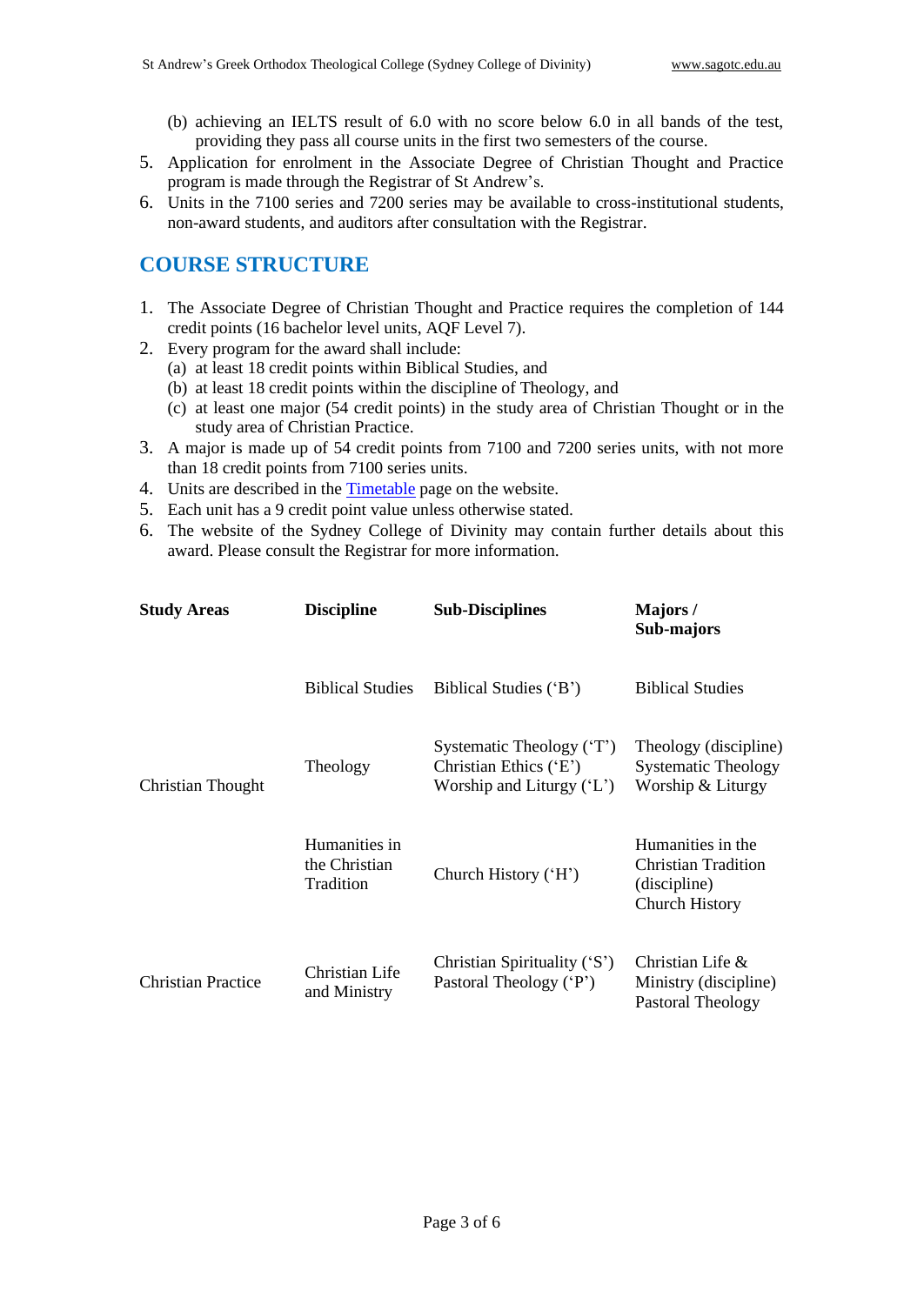Available Units of Study at St Andrew's by Discipline: (see [Timetable\)](http://www.sagotc.edu.au/studies/timetables)

Choose 16 units.

Check [unit descriptions](http://www.sagotc.edu.au/studies/timetables) for any applicable prerequisites.

*Biblical Studies* A7122A New Testament Greek I A7222A New Testament Greek II B7110A Introduction to the Old Testament B7150A Introduction to the New Testament B7226A Psalms B7231A Prophetic Literature B7253A The Four Gospels B7260A Pauline Literature

#### *Theology*

T7101A Introduction to Theology T7171A Early Church Fathers T7214A The Trinity T7228A The Church T7272A Early Byzantine Patristic Theology T7274A Later Byzantine Patristic Theology E7100A Sources and Principles of Christian Ethics L7101A Introduction to Christian Worship L7221A Eastern Christian Hymnology L7250A Liturgical Rites

*Humanities in the Christian Tradition* H7110A History of the Early Church H7232A Early Byzantine History H7233A Later Byzantine History H7234A Modern Orthodox Church History

*Christian Life and Ministry*

S7102A Introduction to Christian Spirituality P7101A Introduction to Pastoral Theology and Ministry P7207A Pastoral Ministry in Context P7265A Basic Unit of Clinical Pastoral Education I (18 credit points) P7266A Basic Unit of Clinical Pastoral Education II (18 credit points)

### **EXTRA-CURRICULAR OPPORTUNITIES**

In conversation with the Academic Director and Registrar, students may wish to also consider participating in the following additional extra-curricular opportunities which aim to complement their theological studies, but which are not accredited for this course:

- 1. Modern Greek language studies;
- 2. Byzantine chanting lessons;
- 3. Pastoral field education (including Introductory Clinical Pastoral Education);
- 4. Seminars, workshops and conferences, public lectures, bible study, and designated 'College Events' as available.

Please note that not all extra-curricular opportunities are available at all times. Whilst unaccredited, most of these activities are offered to current students without additional fees.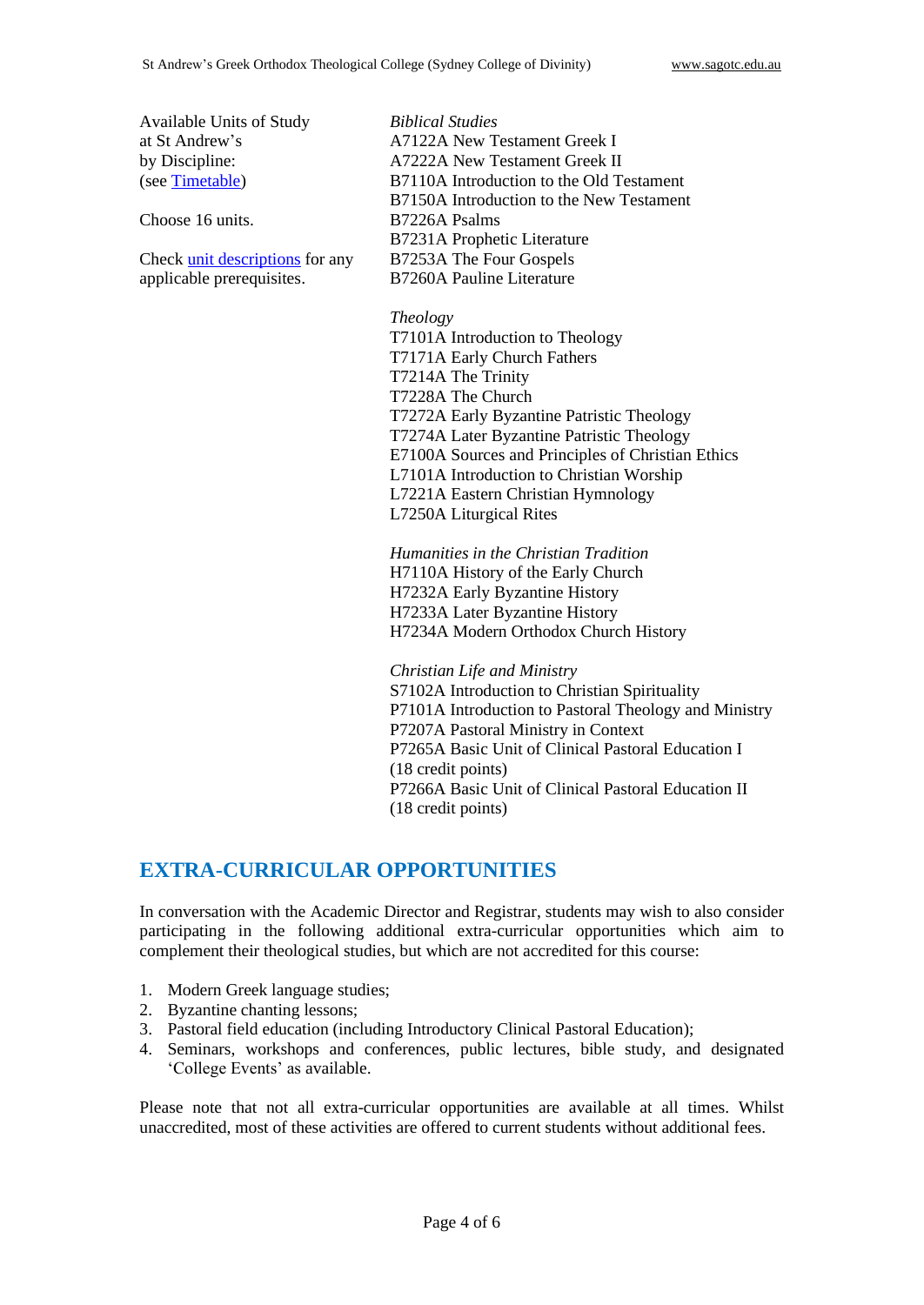# **PERIOD OF CANDIDATURE**

- 1. The period of candidature for the associate degree shall normally be two years full time and four years part time, with a maximum period of up to six years if required.
- 2. In certain circumstances the Student Support and Administration Committee of the Sydney College of Divinity may grant extensions.

# **LEAVE OF ABSENCE**

- 1. The Student Support and Administration Committee of the Sydney College of Divinity, at the recommendation of St Andrew's, may grant leave of absence from the Associate Degree of Christian Thought and Practice. The period of leave shall not be counted as part of the period of candidature for the associate degree.
- 2. The period of leave shall normally be one semester after which a candidate may apply for a further period of one semester or else be required to complete their candidature.

# **CREDIT FOR PREVIOUS STUDY**

- 1. A candidate may seek credit up to a maximum of 72 credit points in the Associate Degree of Christian Thought and Practice.
- 2. Credit will be granted for units that are from an equivalent award or institution and have outcomes, content, demand hours, and assessment equivalent to that of units in the Associate Degree of Christian Thought and Practice.

# **DELIVERY OF UNITS**

- 1. Units are offered by weekly lectures on campus in Redfern during each semester. Please consult the [Timetable](http://www.sagotc.edu.au/studies/timetables) page on the website.
- 2. Units are also offered via distance education (online) within the parameters of the two regular semesters.
- 3. Distance education is delivered via live weekly webinars using  $Zoom^{TM}$  (synchronous learning) and/or webinar recordings (asynchronous learning).
- 4. Some distance education units normally include a compulsory on-campus residential component and all students studying via distance education must account for the need to travel to the Redfern campus on certain key dates throughout the year unless otherwise stipulated. Please consult the [Distance Education](http://www.sagotc.edu.au/studies/distance-education) page on the website for more information, and well as the Academic Calendar.